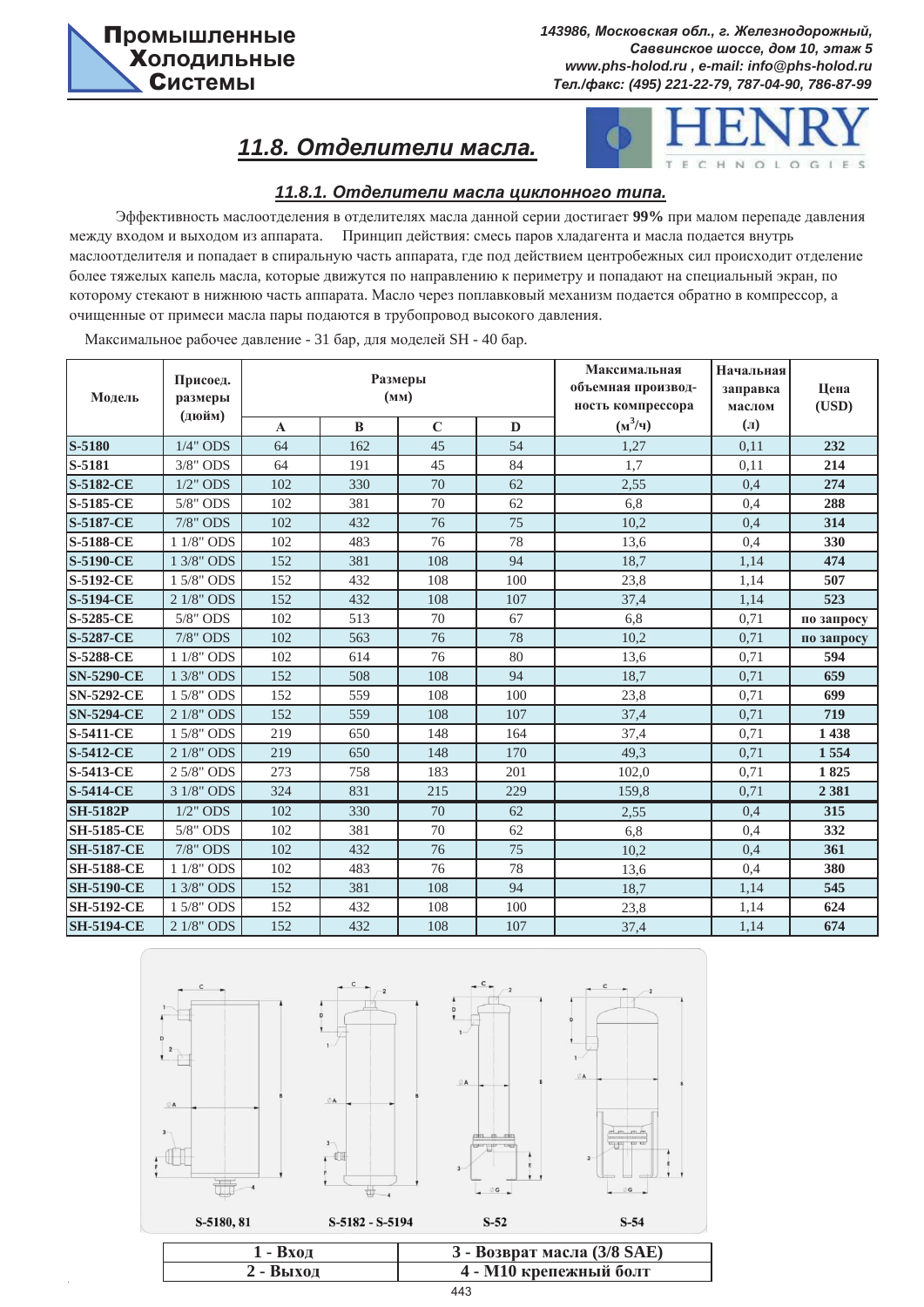



# $11.8.2.$  Отделители масла стандартные.

Эффективность маслоотделения в отделителях масла данной серии достигает 80%. Принцип действия: смесь паров хладагента и масла подается внутрь маслоотделителя и попадает на входной экран аппарата, при входе в аппарат скорость паров меняется. Это изменение скорости происходим мгновенно. Мелкие капли масла по инерции попадают на экран, где происходит увеличение капель и они стекают вниз по экрану и стенкам аппарата. После газ проходит выходной фильтр и окнчательного отделения. далее масло через поплавковый механизм подается обратно в компрессор, а очищенные от примеси масла пары подаются в трубопровод высокого давления.

Максимальное рабочее давление - 31 бар

| Модель           | Присоед.<br>размеры<br>(дюйм) |             | Размеры | (MM)        |                          | Максимальная<br>объемная производ-<br>ность компрессора | Начальная<br>заправка<br>маслом | Цена<br>(USD) |
|------------------|-------------------------------|-------------|---------|-------------|--------------------------|---------------------------------------------------------|---------------------------------|---------------|
|                  |                               | $\mathbf A$ | B       | $\mathbf C$ | D                        | $(M^3/q)$                                               | $\left( \Pi \right)$            |               |
| S-5580           | $1/4$ " ODS                   | 102         | 210     | 48          | $\overline{\phantom{a}}$ | 1,3                                                     | 0.4                             | 181           |
| S-5581           | $3/8"$ ODS                    | 102         | 210     | 48          | $\overline{\phantom{a}}$ | 1,7                                                     | 0,4                             | 181           |
| $S-5582$         | $1/2$ " ODS                   | 102         | 260     | 48          | $\overline{\phantom{a}}$ | 2,6                                                     | 0,4                             | 146           |
| S-5585-CE        | 5/8" ODS                      | 102         | 362     | 48          | $\overline{\phantom{a}}$ | 6,8                                                     | 0,4                             | 151           |
| <b>S-5587-CE</b> | 7/8" ODS                      | 102         | 451     | 48          | $\overline{\phantom{a}}$ | 10,2                                                    | 0,4                             | 169           |
| <b>S-5588-CE</b> | 1 1/8" ODS                    | 102         | 533     | 48          | $\overline{\phantom{a}}$ | 13,6                                                    | 0,4                             | 176           |
| <b>S-5590-CE</b> | 1 3/8" ODS                    | 102         | 540     | 48          | $\overline{\phantom{a}}$ | 17                                                      | 0,4                             | 190           |
| S-5882           | $1/2$ " ODS                   | 102         | 260     | 48          | 140                      | 2,6                                                     | 0,4                             | по запросу    |
| <b>S-5885-CE</b> | $5/8"$ ODS                    | 102         | 362     | 48          | 140                      | 6,8                                                     | 0,4                             | по запросу    |
| <b>S-5887-CE</b> | 7/8" ODS                      | 102         | 451     | 48          | 140                      | 10,2                                                    | 0,4                             | по запросу    |
| <b>S-5888-CE</b> | 1 1/8" ODS                    | 102         | 533     | 48          | 140                      | 13,6                                                    | 0,4                             | по запросу    |
| <b>S-5890-CE</b> | 1 3/8" ODS                    | 102         | 540     | 48          | 140                      | 17                                                      | 0,4                             | по запросу    |
| <b>S-5687-CE</b> | 7/8" ODS                      | 152         | 283     | 76          | $\equiv$                 | 12,8                                                    | 0.9                             | 342           |
| <b>S-5688-CE</b> | $1\;1/8"$ ODS                 | 152         | 391     | 76          | $\overline{\phantom{a}}$ | 15,3                                                    | 0.9                             | по запросу    |
| S-5690           | 1 3/8" ODS                    | 152         | 397     | 76          | $\overline{\phantom{a}}$ | 18,7                                                    | 0.9                             | 368           |
| S-5692           | 1 5/8" ODS                    | 152         | 473     | 76          | $\overline{\phantom{a}}$ | 23,8                                                    | 0.9                             | 285           |
| S-5694           | 2 1/8" ODS                    | 152         | 486     | 76          | $\overline{\phantom{a}}$ | 38,3                                                    | 0.9                             | 349           |
| <b>S-5792-CE</b> | 1 5/8" ODS                    | 152         | 743     | 121         | 127                      | 23,8                                                    | 0.6                             | по запросу    |
| <b>S-5794-CE</b> | 2 1/8" ODS                    | 152         | 751     | 117         | 133                      | 38,3                                                    | 0.6                             | по запросу    |
| <b>S-1901-CE</b> | 1 5/8" ODS                    | 203         | 533     | 89          | $\overline{\phantom{a}}$ | 30,6                                                    | 0.6                             | 873           |
| <b>S-1902P</b>   | 2 1/8" ODS                    | 203         | 533     | 89          | $\overline{\phantom{a}}$ | 45,9                                                    | 0.6                             | 885           |
| <b>S-1903P</b>   | 2 5/8" ODS                    | 254         | 546     | 118         | $\overline{\phantom{a}}$ | 83,3                                                    | 0.6                             | 1158          |
| <b>S-1904P</b>   | 3 1/8" ODS                    | 305         | 654     | 141         | $\overline{\phantom{a}}$ | 115                                                     | 0.6                             | 1306          |





 $\frac{1}{4}$ 

哥

 $S-58$ 

tuu  $\overline{\mathfrak{m}}$ 



| $1 - Bx$ од | 3 - Возврат масла (3/8 SAE) |
|-------------|-----------------------------|
| 2 - Выхол   | 4 - М10 крепежный болт      |
|             | 444                         |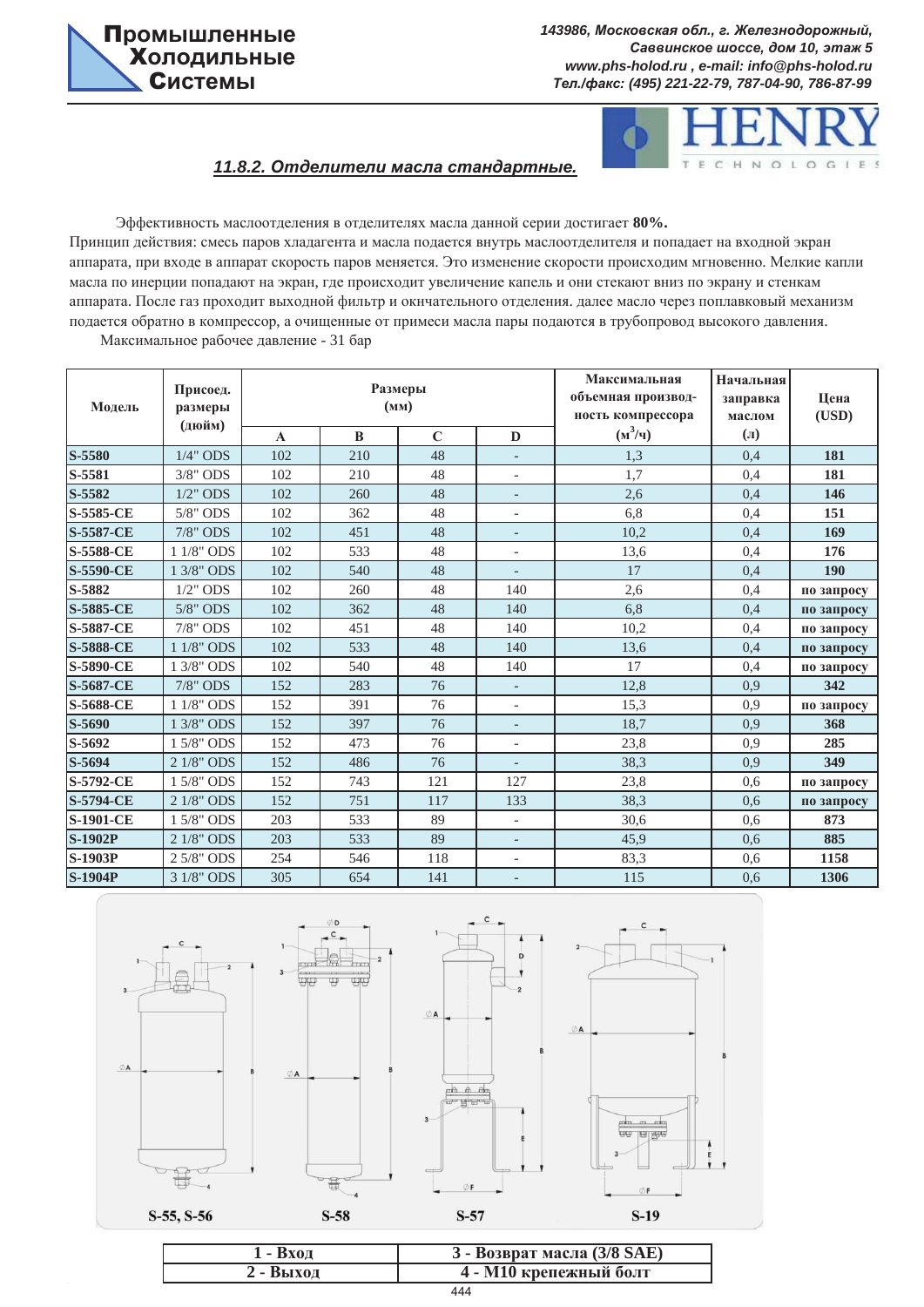|                   | Номинальная производительность |                |                                      |               |                  |              |                 |              |  |  |  |  |
|-------------------|--------------------------------|----------------|--------------------------------------|---------------|------------------|--------------|-----------------|--------------|--|--|--|--|
|                   |                                |                |                                      |               | $(\kappa B)$     |              |                 |              |  |  |  |  |
| Модель            | $R-22$                         |                |                                      | $R-134a$      | R-404A / R-507   |              | <b>R-407C</b>   |              |  |  |  |  |
|                   | -40 $^{\circ}$ C               | $5^{\circ}C$   | $-40\overline{{}^{\circ}\mathrm{C}}$ | $5^{\circ}$ C | -40 $^{\circ}$ C | $5^{\circ}C$ | $-40^{\circ}$ C | $5^{\circ}C$ |  |  |  |  |
| $S-5180$          | 2,6                            | 3,5            | 1,8                                  | 2,6           | 2,6              | 3,5          | 2,8             | 3,5          |  |  |  |  |
| S-5181            | 3,5                            | 5,3            | 2,6                                  | 3,5           | 3,5              | 5,3          | 3,9             | 4,4          |  |  |  |  |
| <b>S-5182-CE</b>  | 5,3                            | $\overline{7}$ | 3,5                                  | 5,3           | 5,3              | 7            | 5,6             | 6,7          |  |  |  |  |
| <b>S-5185-CE</b>  | 15,8                           | 19,4           | 10,6                                 | 14,1          | 14,1             | 19,4         | 15              | 17,6         |  |  |  |  |
| <b>S-5187-CE</b>  | 24,6                           | 28,2           | 15,8                                 | 19,4          | 23               | 30           | 22,4            | 26,7         |  |  |  |  |
| <b>S-5188-CE</b>  | 31,7                           | 37             | 21,1                                 | 26,4          | 29,8             | 38,7         | 29,9            | 35,2         |  |  |  |  |
| <b>S-5190-CE</b>  | 44,8                           | 49,3           | 28,2                                 | 35,2          | 42,2             | 52,8         | 41,5            | 49,2         |  |  |  |  |
| <b>S-5192-CE</b>  | 56,3                           | 63,4           | 38,7                                 | 45,8          | 52,8             | 66,9         | 52,7            | 62,4         |  |  |  |  |
| <b>S-5194-CE</b>  | 88                             | 106            | 63,4                                 | 73,8          | 84,4             | 109          | 82,6            | 98,5         |  |  |  |  |
| <b>S-5285-CE</b>  | 15,8                           | 19,4           | 10,6                                 | 14,1          | 14.1             | 19,4         | 15              | 17,6         |  |  |  |  |
| <b>S-5287-CE</b>  | 24,6                           | 28,2           | 15,8                                 | 19,4          | 23               | 30           | 22,4            | 26,7         |  |  |  |  |
| <b>S-5288-CE</b>  | 31,7                           | 37             | 21,1                                 | 26,4          | 29,8             | 38,7         | 29,9            | 35,2         |  |  |  |  |
| <b>SN-5290-CE</b> | 44,8                           | 49,3           | 28,2                                 | 35,2          | 42,2             | 52,8         | 41,5            | 49,2         |  |  |  |  |
| <b>SN-5292-CE</b> | 56,3                           | 63,4           | 38,7                                 | 45,8          | 52,8             | 66,9         | 52,7            | 62,4         |  |  |  |  |
| <b>SN-5294-CE</b> | 88                             | 106            | 63,4                                 | 73,8          | 84,4             | 109          | 82,6            | 98,5         |  |  |  |  |
| <b>S-5411-CE</b>  | 88                             | 106            | 63,4                                 | 73,8          | 84,4             | 109          | 82,6            | 98,5         |  |  |  |  |
| <b>S-5412-CE</b>  | 123                            | 137            | 77,4                                 | 95            | 109              | 144          | 109             | 130          |  |  |  |  |
| <b>S-5413-CE</b>  | 250                            | 281            | 162                                  | 197           | 225              | 292          | 225             | 267          |  |  |  |  |
| <b>S-5414-CE</b>  | 394                            | 447            | 253                                  | 310           | 352              | 461          | 352             | 419          |  |  |  |  |

### **Таблицы подбора по производительности циклонных отделителей масла**

Производительность указана при температуре конденсации +38°С и температуре всасываемых паров +18°С

Штуцер возврата масла - 3/8" под вальцовку

### Таблицы подбора по производительности стандартных отделителей масла

|                  | Номинальная производительность<br>$(\mathbf{R}B\mathbf{T})$ |              |                             |              |                  |                |                             |                 |  |  |  |  |
|------------------|-------------------------------------------------------------|--------------|-----------------------------|--------------|------------------|----------------|-----------------------------|-----------------|--|--|--|--|
| Модель           |                                                             | $R-22$       |                             | R-134a       |                  | R-404A / R-507 |                             | <b>R-407C</b>   |  |  |  |  |
|                  | -40 $\mathrm{^o}\mathrm{C}$                                 | $5^{\circ}C$ | -40 $\mathrm{^o}\mathrm{C}$ | $5^{\circ}C$ | -40 $^{\circ}$ C | $5^{\circ}C$   | -40 $\mathrm{^o}\mathrm{C}$ | $5^{\circ}C$    |  |  |  |  |
| S-5580           | 3,1                                                         | 3,5          | $\overline{2}$              | 2,5          | 2,9              | 3,7            | 2,9                         | 3,5             |  |  |  |  |
| S-5581           | 4,2                                                         | 4,7          | 2,7                         | 3,3          | 3,8              | 4,9            | 3,9                         | 4,6             |  |  |  |  |
| S-5582           | 6.3                                                         | 7,1          | $\overline{4}$              | 4,9          | 5,7              | 7,4            | 5,8                         | $7\phantom{.0}$ |  |  |  |  |
| S-5585-CE        | 16,8                                                        | 19           | 10,7                        | 13,1         | 15,2             | 19,7           | 15,5                        | 18,6            |  |  |  |  |
| <b>S-5587-CE</b> | 25,1                                                        | 28,4         | 16,1                        | 19,7         | 22,8             | 29,5           | 23,3                        | 27,8            |  |  |  |  |
| <b>S-5588-CE</b> | 33,5                                                        | 37,8         | 21,4                        | 26,2         | 30,4             | 39,3           | 31,1                        | 37,1            |  |  |  |  |
| <b>S-5590-CE</b> | 42                                                          | 47,3         | 26,8                        | 32,8         | 38               | 49,2           | 38,9                        | 46,4            |  |  |  |  |
| S-5882           | 6,3                                                         | 7,1          | $\overline{4}$              | 4,9          | 5,7              | 7,4            | 5,8                         | 7               |  |  |  |  |
| S-5885-CE        | 16,8                                                        | 18,9         | 10,7                        | 13,1         | 15,2             | 19,7           | 15,5                        | 18,6            |  |  |  |  |
| <b>S-5887-CE</b> | 25,1                                                        | 28,4         | 16,1                        | 19,7         | 22,8             | 29.5           | 23,3                        | 27,8            |  |  |  |  |
| <b>S-5888-CE</b> | 33,5                                                        | 37,8         | 21,4                        | 26,2         | 30,4             | 39,3           | 31,1                        | 37,1            |  |  |  |  |
| <b>S-5890-CE</b> | 42                                                          | 47,3         | 26,8                        | 32,8         | 38               | 49,2           | 38,9                        | 46,4            |  |  |  |  |
| S-5687-CE        | 31,4                                                        | 35,4         | 20,1                        | 24,6         | 28,5             | 36,9           | 29,1                        | 34,8            |  |  |  |  |
| S-5688-CE        | 37,7                                                        | 42,5         | 24,1                        | 29,5         | 34,2             | 44.2           | 35                          | 41,8            |  |  |  |  |
| <b>S-5690-CE</b> | 46,1                                                        | 52           | 29,5                        | 36,1         | 41,8             | 54,1           | 42,7                        | 51              |  |  |  |  |
| S-5692-CE        | 58,6                                                        | 66,1         | 37,5                        | 45,9         | 53,2             | 68,8           | 54,4                        | 65              |  |  |  |  |
| <b>S-5694-CE</b> | 94,3                                                        | 106          | 60,2                        | 73,7         | 85,6             | 110            | 87,4                        | 104             |  |  |  |  |
| S-5792-CE        | 58,6                                                        | 66,1         | 37,5                        | 45,9         | 53,2             | 68,8           | 54,4                        | 66              |  |  |  |  |
| <b>S-5794-CE</b> | 49,3                                                        | 106          | 60,2                        | 73,7         | 85,6             | 110            | 87,4                        | 104             |  |  |  |  |
| <b>S-1901-CE</b> | 75,4                                                        | 84           | 48,2                        | 58,9         | 68,4             | 88,5           | 69,9                        | 83.5            |  |  |  |  |
| <b>S-1902-CE</b> | 113                                                         | 127          | 72,3                        | 88,5         | 102              | 132            | 104                         | 125             |  |  |  |  |
| <b>S-1903-CE</b> | 205                                                         | 231          | 131                         | 160          | 186              | 240            | 190                         | 227             |  |  |  |  |
| <b>S-1904-CE</b> | 284                                                         | 321          | 182                         | 222          | 258              | 334            | 264                         | 315             |  |  |  |  |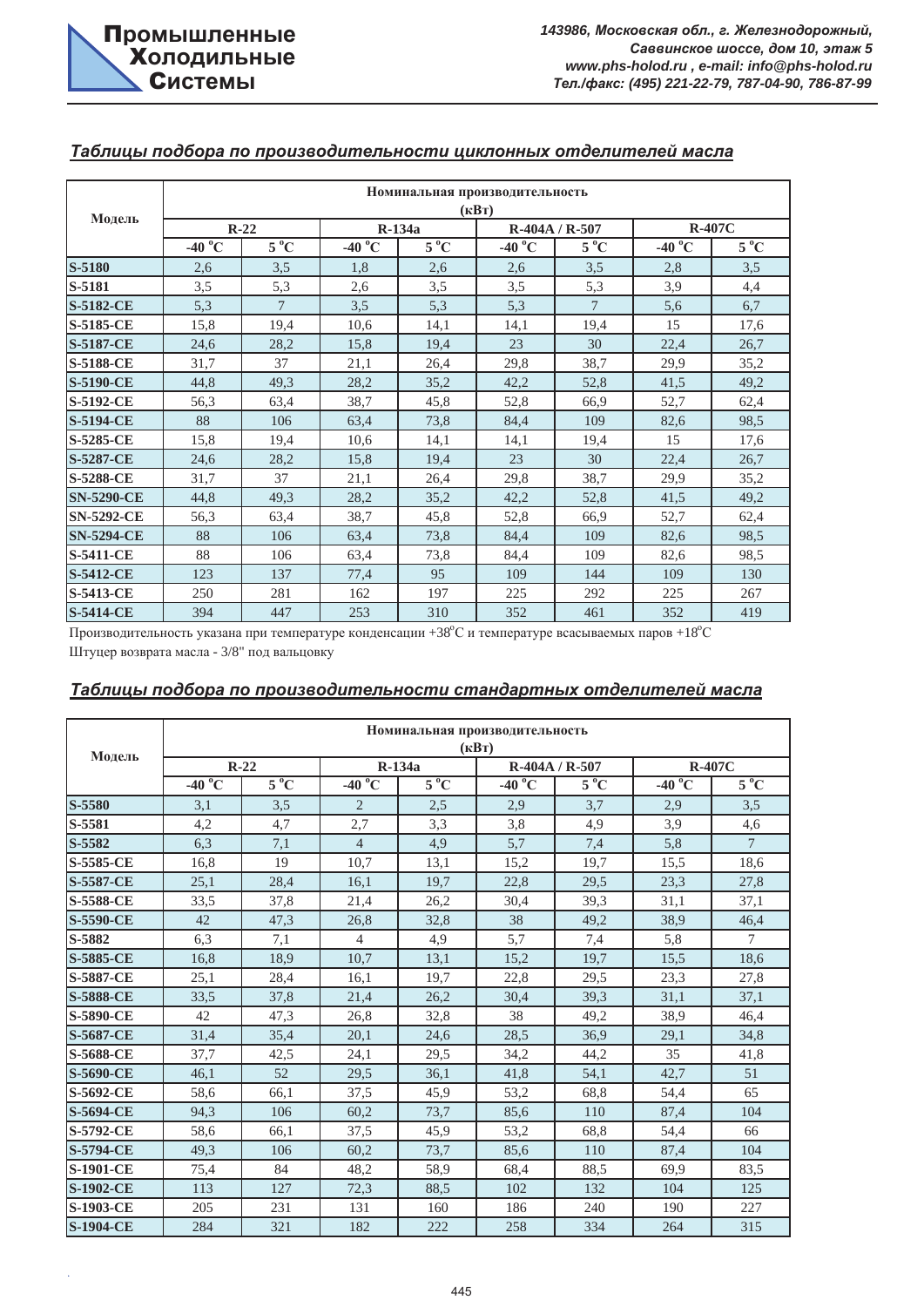

## $11.8.3$ . Комбинированные отделители масла/резервуары циклонного типа.

Данная серия аппаратов предназначена для использования в масляных системах высокого давления, т.е. в масляном резервуаре поддерживается значительно более высокое давление, чем давление всасывания (в картере) компрессоров. Представляет из себя отделитель масла циклонного типа без поплавкового механизма с расположенным под ним маслосборником.

Максимальное рабочее давление - 31 бар

| Модель           | Присоед.<br>Размеры<br>(дюйм) |     |     | Размеры<br>(MM) |     | Максимальная<br>объемная производ-<br>ность компрессора | Емкость<br>по маслу<br>$\mathbf{u}$ | Цена<br>(USD) |
|------------------|-------------------------------|-----|-----|-----------------|-----|---------------------------------------------------------|-------------------------------------|---------------|
|                  |                               | A   | B   | C               | D   | $(M^3/q)$                                               |                                     |               |
| S-5387-6L-CE     | $7/8$ " ODS                   | 102 | 699 | 76              | 78  | 10,2                                                    | 5,7                                 | 673           |
| S-5388-6L-CE     | 1 1/8" ODS                    | 102 | 682 | 76              | 78  | 13,6                                                    | 5,7                                 | 805           |
| <b>S-5388-CE</b> | 1 1/8" ODS                    | 102 | 813 | 76              | 78  | 13,6                                                    | 7,6                                 | 805           |
| <b>S-5390-CE</b> | 1 3/8" ODS                    | 152 | 851 | 108             | 92  | 18,7                                                    | 7,6                                 | 658           |
| <b>S-5392-CE</b> | 1 5/8" ODS                    | 152 | 900 | 108             | 99  | 23,8                                                    | 7,6                                 | 816           |
| <b>S-5394-CE</b> | 2 1/8" ODS                    | 152 | 900 | 117             | 106 | 37,4                                                    | 7,6                                 | 816           |
| <b>S-5422-CE</b> | 2 1/8" ODS                    | 220 | 698 | 148             | 170 | 49,3                                                    | 7,6                                 | 1867          |
| <b>S-5423-CE</b> | $2.5/8"$ ODS                  | 273 | 790 | 183             | 201 | 102                                                     | 11,4                                | 2831          |
| <b>S-5424-CE</b> | 3 1/8" ODS                    | 324 | 783 | 215             | 229 | 160                                                     | 15,1                                | 4 3 6 9       |

### Таблицы подбора по производительности комбинированных отделителей масла

| Модель           | Номинальная производительность<br>$(\mathbf{R}B\mathbf{T})$ |              |                  |               |                  |                |                  |               |  |  |  |  |
|------------------|-------------------------------------------------------------|--------------|------------------|---------------|------------------|----------------|------------------|---------------|--|--|--|--|
|                  |                                                             | $R-22$       |                  | $R-134a$      |                  | $R-404A/R-507$ |                  | <b>R-407C</b> |  |  |  |  |
|                  | -40 $^{\circ}$ C                                            | $5^{\circ}C$ | -40 $^{\circ}$ C | $5^{\circ}$ C | -40 $^{\circ}$ C | $5^{\circ}$ C  | -40 $^{\circ}$ C | $5^{\circ}$ C |  |  |  |  |
| S-5387-6L-CE     | 24,6                                                        | 28,2         | 15,8             | 19,4          | 23               | 30             | 22,4             | 26,7          |  |  |  |  |
| S-5388-6L-CE     | 31,7                                                        | 37           | 21,1             | 26.4          | 29,8             | 38.7           | 29,9             | 35,2          |  |  |  |  |
| <b>S-5388-CE</b> | 31,7                                                        | 37           | 21,1             | 26,4          | 29,8             | 38,7           | 29,9             | 35,2          |  |  |  |  |
| <b>S-5390-CE</b> | 45.8                                                        | 49.3         | 28,2             | 35,2          | 42,2             | 52,8           | 41,5             | 49,2          |  |  |  |  |
| <b>S-5392-CE</b> | 56,3                                                        | 63,4         | 38,7             | 45,8          | 52,8             | 66,8           | 52,7             | 62,4          |  |  |  |  |
| <b>S-5394-CE</b> | 88                                                          | 106          | 63,4             | 73,8          | 84,4             | 109            | 82,6             | 98.5          |  |  |  |  |
| <b>S-5422-CE</b> | 123                                                         | 137          | 77,4             | 95            | 109              | 144            | 109              | 130           |  |  |  |  |
| S-5423-CE        | 250                                                         | 282          | 162              | 197           | 225              | 292            | 225              | 267           |  |  |  |  |
| <b>S-5424-CE</b> | 394                                                         | 447          | 253              | 310           | 352              | 461            | 352              | 419           |  |  |  |  |









 $S-54$ 

| $S-5387-6L$ | $S-5388-6L$ | S-5388 | $S-5390-94$ |
|-------------|-------------|--------|-------------|
|             |             |        |             |

| 1 - Вход  | 3 - Вентиоь возврата масла (3/8 SAE) |
|-----------|--------------------------------------|
| 2 - Выход | 4 - Смотровое стекло                 |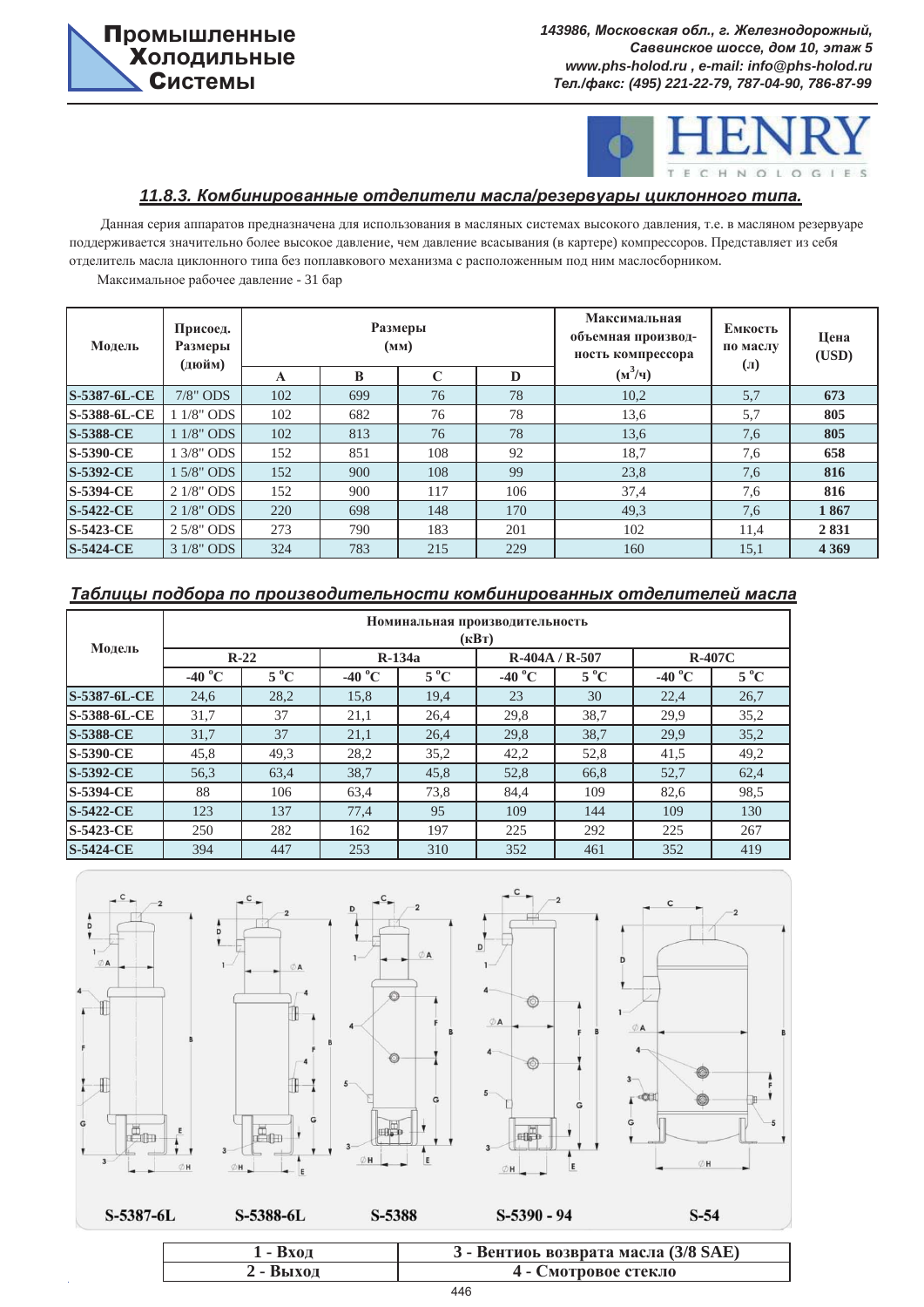

### $\Pi$ орядок подбора отделителей масла циклонного типа.

В проектируемую холодильную систему следует устанавливать маслоотделитель с объемной производительностью (указана в таблице характеристик маслоотделителя) чуть больше, чем реальная объемная производительность компрессора. Реальная объемная производительность компрессора расчитывается по следующей формуле

#### $V = K * Q_0$

где: V-реальная объемная производительность компрессора на линии нагнетания на данном режиме (м $^{3}/$ ч), К-коэффициент, учитывающий режим работы системы,

Q<sub>o</sub>-холодопроизводительность системы в данном режиме (кВт).

Коэффициент К следует расчитать исходя из следующих графиков:

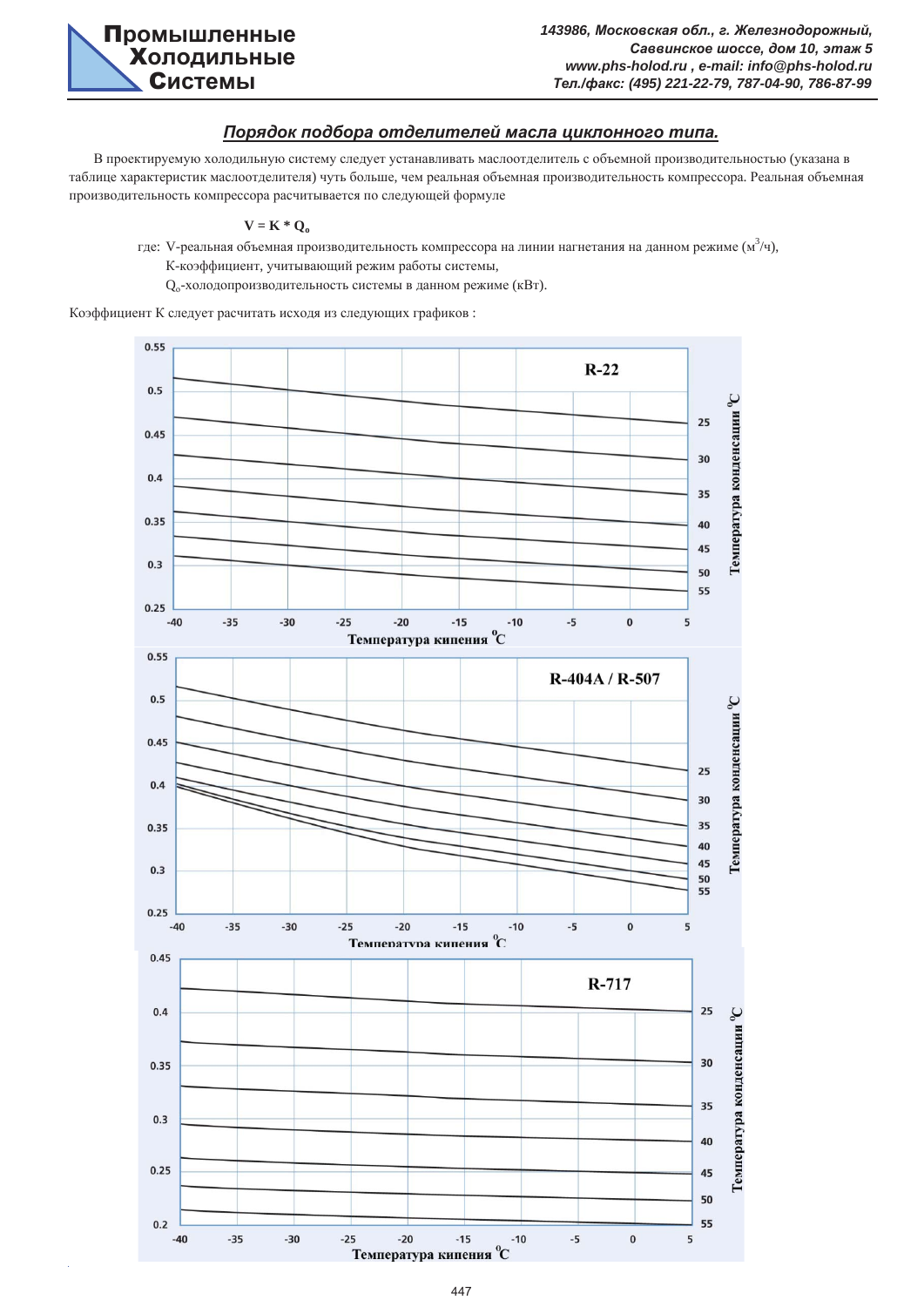

# **11.8.4. Отделители масла циклонного типа для транскритических**

*<i>cucmем на СО2.* 

### Основные характеристики:

Эффективность маслоотделения - до 97% Низкий перепад давления Отсутствие влияния масла на холодильный контур Нет выброса масла при пуске системы Герметичная конструкция Температурный диапазон использования: 0 - +140 °С Максимальное рабочее давление - 130 бар.



| Модель          | Присоед.<br>размеры |     |     | Начальная<br>заправка<br>маслом | Цена<br>(USD)                                 |     |    |                     |         |
|-----------------|---------------------|-----|-----|---------------------------------|-----------------------------------------------|-----|----|---------------------|---------|
|                 |                     | A   | B   | C                               | D/F                                           | E   | H  | $\left( \Pi\right)$ |         |
| <b>STH-5193</b> | $1/2$ NPT           | 168 | 638 | 191                             | 202                                           | 231 | 45 | 0,6                 | 2405    |
| <b>STH-5196</b> | $3/4$ NPT           | 168 | 697 | 191                             | 261                                           | 231 | 45 | 0,6                 | 2597    |
| <b>STH-5198</b> | 1 NPT               | 168 | 747 | 191                             | 261                                           | 231 | 45 | 0,6                 | 2627    |
| <b>STH-5410</b> | 1 1/4 NPT           | 168 | 752 | 196                             | 261                                           | 231 | 39 | 0.6                 | 2674    |
| <b>STH-5411</b> | $11/2$ NPT          | 219 | 821 | 204                             | 261                                           | 283 | 60 | 0.6                 | 4821    |
| <b>STH-5412</b> | 2 NPT               | 219 | 901 | 210                             | 261                                           | 283 | 55 | 0,6                 | 4 9 4 0 |
|                 |                     |     |     |                                 | Отлепитель масла со встроенным маслосборником |     |    |                     |         |

| <b>U ACTIVITY IN MODIA CO BUTPOCHILDIM MACTIVE OURTIFICINI.</b> |                     |     |     |                |               |                          |    |                      |      |  |
|-----------------------------------------------------------------|---------------------|-----|-----|----------------|---------------|--------------------------|----|----------------------|------|--|
| Модель                                                          | Присоед.<br>размеры |     |     | Объем<br>масла | Цена<br>(USD) |                          |    |                      |      |  |
|                                                                 |                     |     |     |                | D/F           |                          | н  | $\left( \Pi \right)$ |      |  |
| <b>STH-5392</b>                                                 | $1/4$ NPT           | 73  | 695 | 605            | 137/          | $\overline{\phantom{0}}$ |    | 1.1                  | 2559 |  |
| <b>STH-5398</b>                                                 | NPT                 | 168 | 992 | 191            | 261/271       | 231                      | 45 | 6.7                  | 2776 |  |

## Таблицы подбора по производительности циклонных отделителей масла для СО2

| Модель          | Номинальная производительность<br>$(\mathbf{R}B\mathbf{T})$ |                  |                 |              |                |                          |           |  |  |  |
|-----------------|-------------------------------------------------------------|------------------|-----------------|--------------|----------------|--------------------------|-----------|--|--|--|
|                 | -30 $^{\circ}$ C                                            | -20 $^{\circ}$ C | $-10\text{ °C}$ | $0^{\circ}C$ | $10\text{ °C}$ | $15\,^{\circ}\mathrm{C}$ | $(M^3/q)$ |  |  |  |
| <b>STH-5193</b> | 14                                                          | 15,3             | 16,6            | 17,9         | 19,1           | 19,7                     | 2,6       |  |  |  |
| <b>STH-5196</b> | 36,6                                                        | 39,9             | 43,4            | 46,7         | 49,9           | 51,4                     | 6,8       |  |  |  |
| <b>STH-5198</b> | 54,9                                                        | 59,9             | 65,1            | 70,1         | 74,9           | 77,1                     | 10,2      |  |  |  |
| <b>STH-5410</b> | 128                                                         | 140              | 152             | 163          | 175            | 180                      | 23,8      |  |  |  |
| <b>STH-5411</b> | 201                                                         | 219              | 239             | 257          | 274            | 283                      | 37,4      |  |  |  |
| <b>STH-5412</b> | 265                                                         | 289              | 315             | 339          | 362            | 373                      | 49,3      |  |  |  |
| <b>STH-5392</b> | 9,2                                                         | 10               | 10,9            | 11,7         | 12,5           | 12,9                     | 1,7       |  |  |  |
| <b>STH-5398</b> | 54,9                                                        | 59,9             | 65,1            | 70,1         | 74,9           | 77,1                     | 10,2      |  |  |  |

Производительность указана при давлении 90 бар, температуре газа 35°С, перегреве всасывающего газа 8К и полезном перегреве 5К



- 1 Вход хладагента
- 2 Выход хладагента
- 3 Возврат масла 3/8 NPT
- $4$  Смотровое стекло
- 5 Штуцер 3/8 NPT
- **6 ɉɨɞɤɥɸɱɟɧɢɟ ɪɟɥɟ ɭɪɨɜɧɹ 1/2 NPT**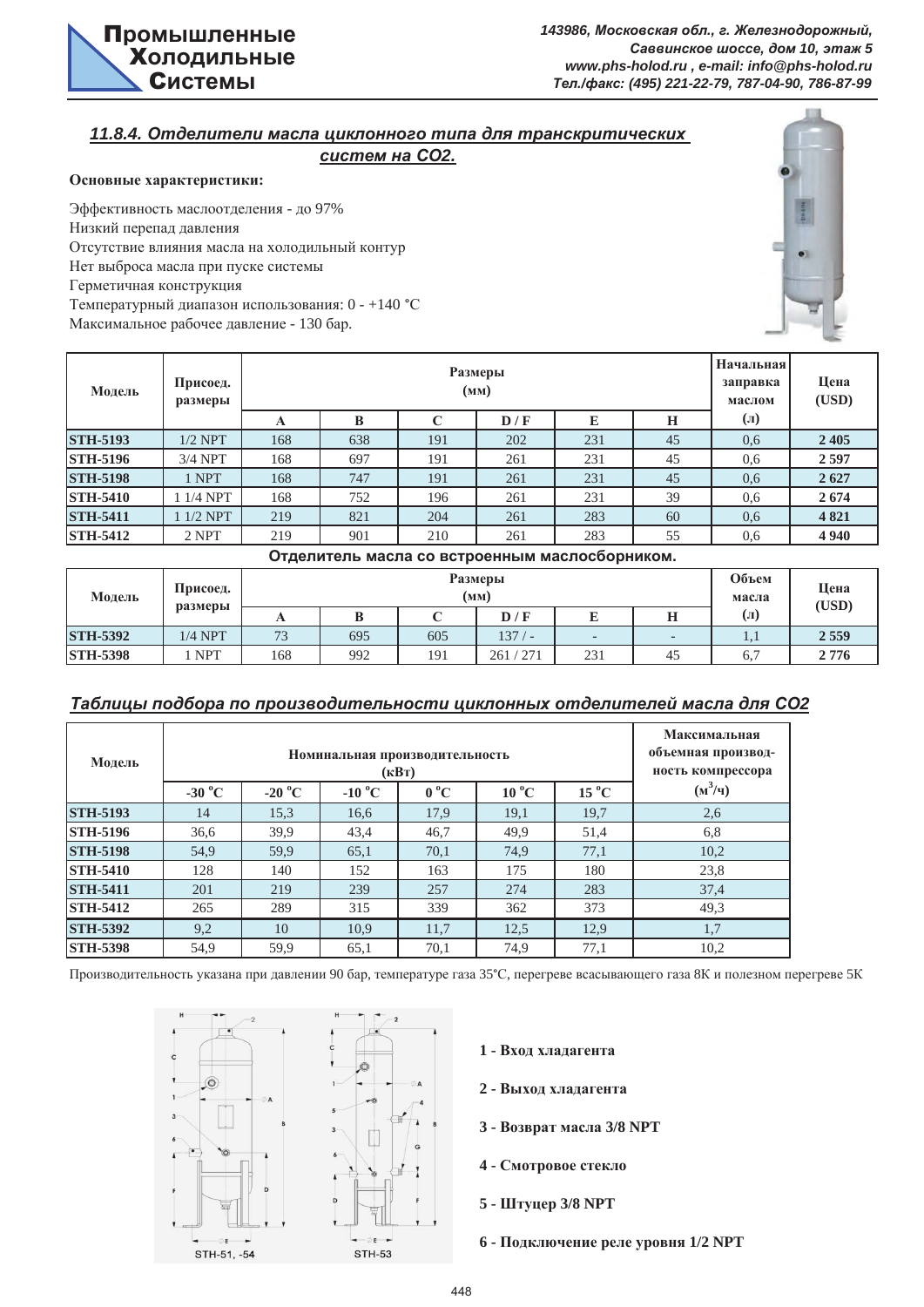# $11.8.5.$  Отделители масла "OCS".



### $11.8.5.1.$  Отделители масла серии "OS" для поршневых компрессоров.

Эффективность маслоотделения в отделителях масла данной серии достигает 98% при малом перепаде давления между входом и выходом из аппарата. Принцип действия: смесь паров хладагента и масла подается внутрь маслоотделителя и попадает в среднюю часть аппарата, где скорость газа существенно снижается. далее газ поднимается вверх, проходя через плотный фильтр. Масло осаждается на фильтре, образовавшиеся капли за счет силы тяжести стекают в нижнюю часть аппарата. Масло через поплавковый механизм подается обратно в компрессор, а очищенные от примеси масла пары подаются в трубопровод высокого давления.

Максимальное рабочее давление - 45 бар.

| Модель           | Присоед.<br>размеры<br>(дюйм) | Внутренни!<br>й объем<br>$\left( \mathbb{I}\right)$ |     |     | <b>Размеры</b><br>(MM) | <b>Начальная</b><br>заправка<br>маслом | Macca<br>(KF)        | Цена<br>(EUR) |     |
|------------------|-------------------------------|-----------------------------------------------------|-----|-----|------------------------|----------------------------------------|----------------------|---------------|-----|
|                  |                               |                                                     | Ø   | Н   | D                      | E                                      | $\left( \Pi \right)$ |               |     |
| <b>OS8-2 5/8</b> | $2.5/8$ " ODS                 | 8                                                   | 168 | 505 | 215                    | 140                                    | 1,3                  | 10,4          | 561 |
| OS12-2 5/8       | $2.5/8"$ ODS                  | 12                                                  | 168 | 675 | 255                    | 140                                    | 1.3                  | 13,2          | 616 |
| OS20-2 5/8       | $2.5/8"$ ODS                  | 20                                                  | 219 | 677 | 317                    | 152                                    | 1,3                  | 18,3          | 830 |
| OS20-3 1/8       | 3 1/8" ODS                    | 20                                                  | 219 | 707 | 317                    | 152                                    | 1,3                  | 18.5          | 849 |

*ɒɬɭɰɟɪ ɜɨɡɜɪɚɬɚ ɦɚɫɥɚ - ɧɚɪɭɠɧɚɹ ɪɟɡɶɛɚ 3/8 SAE*

#### Таблицы подбора по производительности отделителей масла

| Модель     | Номинальная производительность<br>(кВт) |                |                  |               |                 |               |  |  |  |  |
|------------|-----------------------------------------|----------------|------------------|---------------|-----------------|---------------|--|--|--|--|
|            |                                         | $R-404A/R-507$ |                  | $R-22$        | $R-134a$        |               |  |  |  |  |
|            | -40 $\mathrm{^{\circ}C}$                | $5^{\circ}$ C  | -40 $^{\circ}$ C | $5^{\circ}$ C | $-26\text{ °C}$ | $5^{\circ}$ C |  |  |  |  |
| OS8-2 5/8  | 91,4                                    | 118            | 96,4             | 114           | 61              | 89            |  |  |  |  |
| OS12-2 5/8 | 130                                     | 190            | 131              | 175           | 64              | 92            |  |  |  |  |
| OS20-2 5/8 | 150                                     | 210            | 151              | 180           | 99              | 141           |  |  |  |  |
| OS20-3 1/8 | 155                                     | 215            | 155              | 185           | 118             | 145           |  |  |  |  |



### 11.8.5.2. Отделители масла серии "OS" для винтовых компрессоров.

Максимальное рабочее давление - 32 бар.

| Модель             | Присоед.<br>Размеры по<br>нагнетанию | Возврат<br>масла<br>(дюйм) | Объём                |                      | Максимальная объёмная<br>производительность компрессора для всех<br>НСГС/НГС хладагентов, кроме R-410A<br>$(\kappa \sqrt{6}, \kappa / \sqrt{4ac})$ | Макс.<br>число<br>компрес- | Macca<br>(KF) | Цена<br>(EUR) |         |
|--------------------|--------------------------------------|----------------------------|----------------------|----------------------|----------------------------------------------------------------------------------------------------------------------------------------------------|----------------------------|---------------|---------------|---------|
|                    | (дюйм)                               |                            | Масла                | Обший                | Режим                                                                                                                                              | Низкотемпературный         | соров         |               |         |
|                    |                                      |                            | $\left( \Pi \right)$ | $\left( \Pi \right)$ | кондиционирования<br>режим                                                                                                                         |                            |               |               |         |
| <b>OS90S-2 5/8</b> | $2.5/8"$ ODS                         | 1 3/4" RTL                 | 40                   | 90                   | 490                                                                                                                                                | 620                        |               | 120           | 3 0 8 6 |
| OS125S-2 5/8       | $2.5/8"$ ODS                         | 1 3/4" RTL                 | 50                   | 125                  | 500                                                                                                                                                | 665                        |               | 140           | 3601    |
| OS225S-3 1/8       | 3 1/8" ODS                           | $15/8"$ ODS                | 90                   | 225                  | 950                                                                                                                                                | 1325                       |               | 210           | 4931    |

В комплект поставки входит термостат ТХ-100, электротэн RS-240 и датчик уровня ESA-110